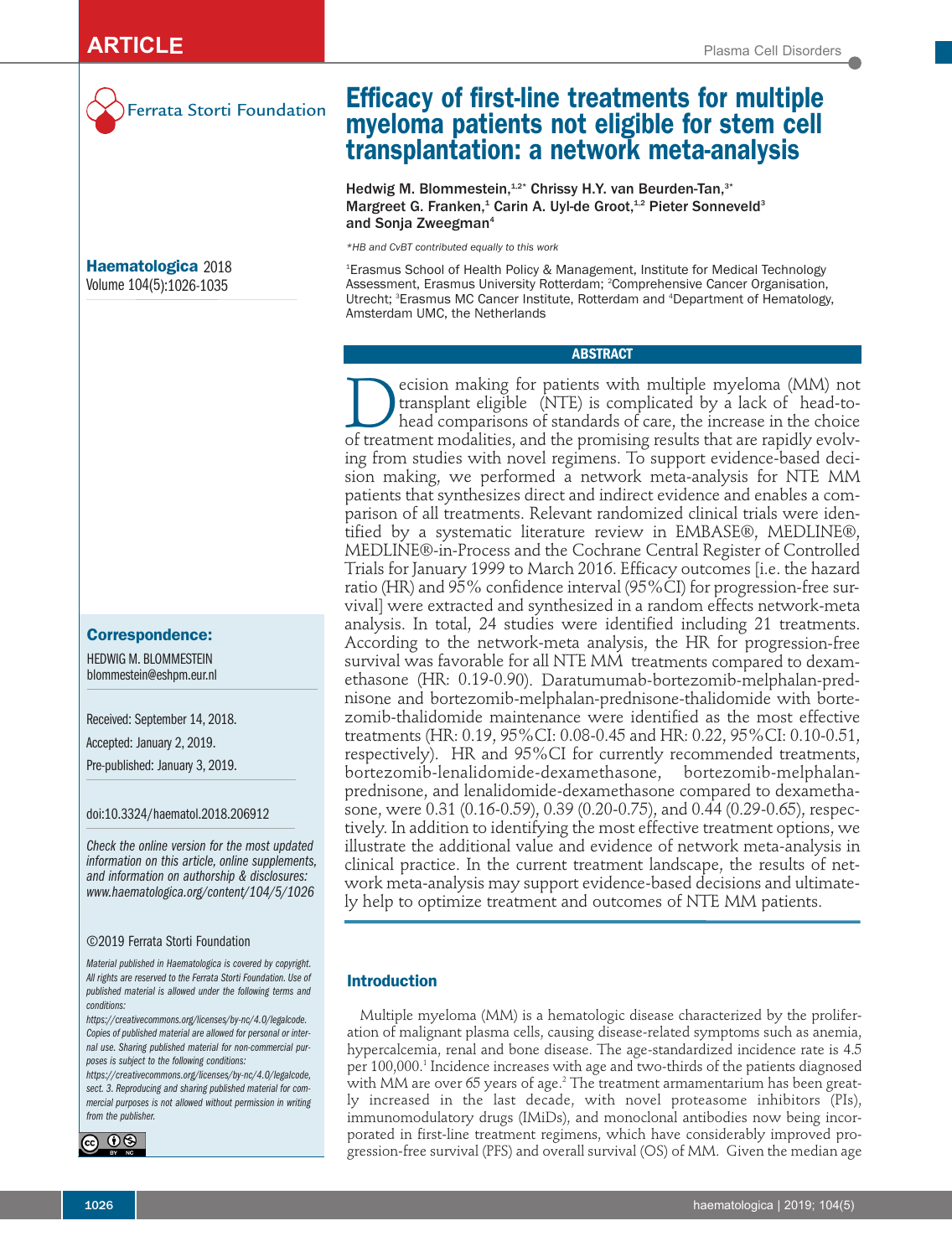of 70 years at diagnosis, the majority of newly diagnosed (ND) MM patients are not transplant eligible (NTE) for stem cell transplant (SCT). Current standards of care for NTE NDMM patients are bortezomib-melphalan-prednisone (VMP), lenalidomide-dexamethasone (Rd), and in the USA bortezomib-Rd  $(Vrd)$ ,<sup>3</sup> supported by randomized phase III trials.<sup>4-6</sup> Recently, better PFS was demonstrated for daratumumab-VMP (DaraVMP) compared to VMP.7

Although randomized clinical trials (RCTs) remain the gold standard to define standards of care, we predict that in the current treatment landscape the role of network meta-analysis (NMA) will become increasingly important. Firstly, today there is more than one standard of care, but a randomized study between two registered standards of care is highly unlikely to be performed because of the reluctance of pharmaceutical industries to support such studies.<sup>8</sup> Therefore, head-to-head comparisons of VMP *versus* Rd or VRd *versus* VMP are not likely to be initiated.9 NMA can help to discriminate between efficacy of nonhead-to-head compared regimens. Secondly, with the increase in the number of treatment modalities, the number of smaller randomized Phase II studies is expected to increase at the cost of Phase III RCTs. NMA provides more solid estimates of treatment effects by combining RCTs that provide direct and indirect evidence for effectiveness and allows competing treatments to be ranked.<sup>10</sup> Thirdly, with the high number of studies currently enrolling patients, standard of care arms are expected to change within short time frames.<sup>8</sup> This hampers the development of classical phase III trials, as at the end of the study it might appear that the standard arm of the study no longer reflects the reality in the clinic. Finally, the heterogeneous biological characteristics of MM and the clonal evolution of the disease will lead to studies with a smaller sample size that will not allow for randomization, increasing the need for indirect comparisons.

There are currently two systematic literature reviews (SLRs) and NMAs available for first-line NTE NDMM treatments.11,12 Due to the timing of their searches and selection criteria, these reviews did not, however, include all currently available treatments (e.g. VRd, VMPT-VT, DaraVMP) and RCT evidence (e.g. HOVON87 comparing MPT-T and MPR-R<sup>13</sup>). To support evidence-based decision making in clinical practice, we performed an SLR and an NMA synthesizing all direct and indirect evidence from phase III RCTs that is currently available and compared the outcome of all treatment options for NTE NDMM patients.

#### **Methods**

#### **Systematic literature review**

An SLR was conducted in the databases EMBASE®, MED-LINE®, MEDLINE®-in-Process and the Cochrane Central Register of Controlled Trials for the period January 1, 1999 to March 1, 2016 to identify relevant studies (*Online Supplementary Appendix 1*). Studies were included if they described a Phase III RCT among newly diagnosed adult patients with MM. Furthermore, one of the pre-specified treatments (*Online Supplementary Appendix 2*) had to be part of the regimens of the RCT. After removing duplicates, citations were first screened on the basis of title and abstract and then screened on the contents of their full text. Citations were excluded due to the following reasons: not in English, review, study phase, intervention, disease, study design, meta-analysis, patient population, economic outcomes, meta-analysis, and other. (For a detailed description of the exclusion categories see *Online Supplementary Appendix 2*). To incorporate the latest clinical developments, the publication of the pre-specified interim analysis of the phase III ALCYONE RCT comparing DaraVMP to VMP<sup>7</sup> was added as additional record.

# **Data extraction**

Data were extracted on trial details (i.e. publication source, trial ID, trial number, research, and comparator treatment(s), number of patients, median age, and primary outcome, and follow up) and efficacy outcomes. Efficacy outcomes included PFS and OS. For OS we obtained median survival. For PFS we obtained the median survival, 95% confidence interval (CI) and hazard ratio (HR) and 95%CI of the HR. In cases in which HRs and/or 95%CI for PFS were not reported, we estimated the missing data with the available Kaplan-Meier curves using the methods described by Tierney *et al*. 14 In cases in which multiple sources reported on the same trial, the most recently published PFS data were extracted. Risk of bias in randomized trials was assessed using the Cochrane Collaboration tool<sup>15</sup> (Online *Supplementary Appendix 3*).

#### **Network meta-analysis**

A network was made from the identified treatment options in the SLR. It includes the HRs for PFS from the trials for treatments that were compared head-to-head. A comparison between all treatments can be made based on a common comparator (i.e. reference treatment). The choice of the reference treatment does not influence the outcomes of the study and final results can be presented relative to all included treatments. The oldest treatment (i.e. dexamethasone) was selected as a reference treatment from which the relative effectiveness of all treatments was estimated. We performed a similar analysis with MPT as reference treatment, given that this regimen was used as (comparator) treatment in several RCTs. Treatments were sorted based on their *P*-score. This *P*-score measures the average proportion of treatments worse than the respective treatment where 1 means theoretically the best and 0 means the worst.<sup>16</sup>

To conduct an NMA for 2- and multi-arm studies, we used the netmeta package v.0.9-7 in R version 3.3.1 (*Online Supplementary Appendix 4*). We ran a random effects model assuming that the included studies represent a random sample of effect sizes that could have been observed and that the effect can best be estimated by the mean of all available studies. A random effects model was deemed appropriate since there were multiple trials available for some comparisons (e.g. MPT with MP) and sampling error was not considered to be the most plausible explanation for the observed variation. With a random effects model we allow for differences in the patient population and implementations of interventions.17 The netmeta package uses a frequentist approach based on the graph-theoretical methods routinely applied in electrical networks.18,19 In contrast to the Bayesian approach that produces credible intervals, analysis based on the frequentist approach produces 95%CIs and, as all CIs, these should be interpreted as follows: 95% of the produced CIs would contain the true value if the analysis were repeated many times. $20$ 

Face-validity of the NMA results was checked by comparing the computed HRs by the NMA with the HRs reported in the publications of the trials. To validate our outcomes to a previously reported NMA,<sup>12</sup> we performed a scenario analysis with different treatment groups (separating MPT and MPT-T) and a scenario with a limited number of studies. In the third scenario analysis, we used a fixed effect model instead of a random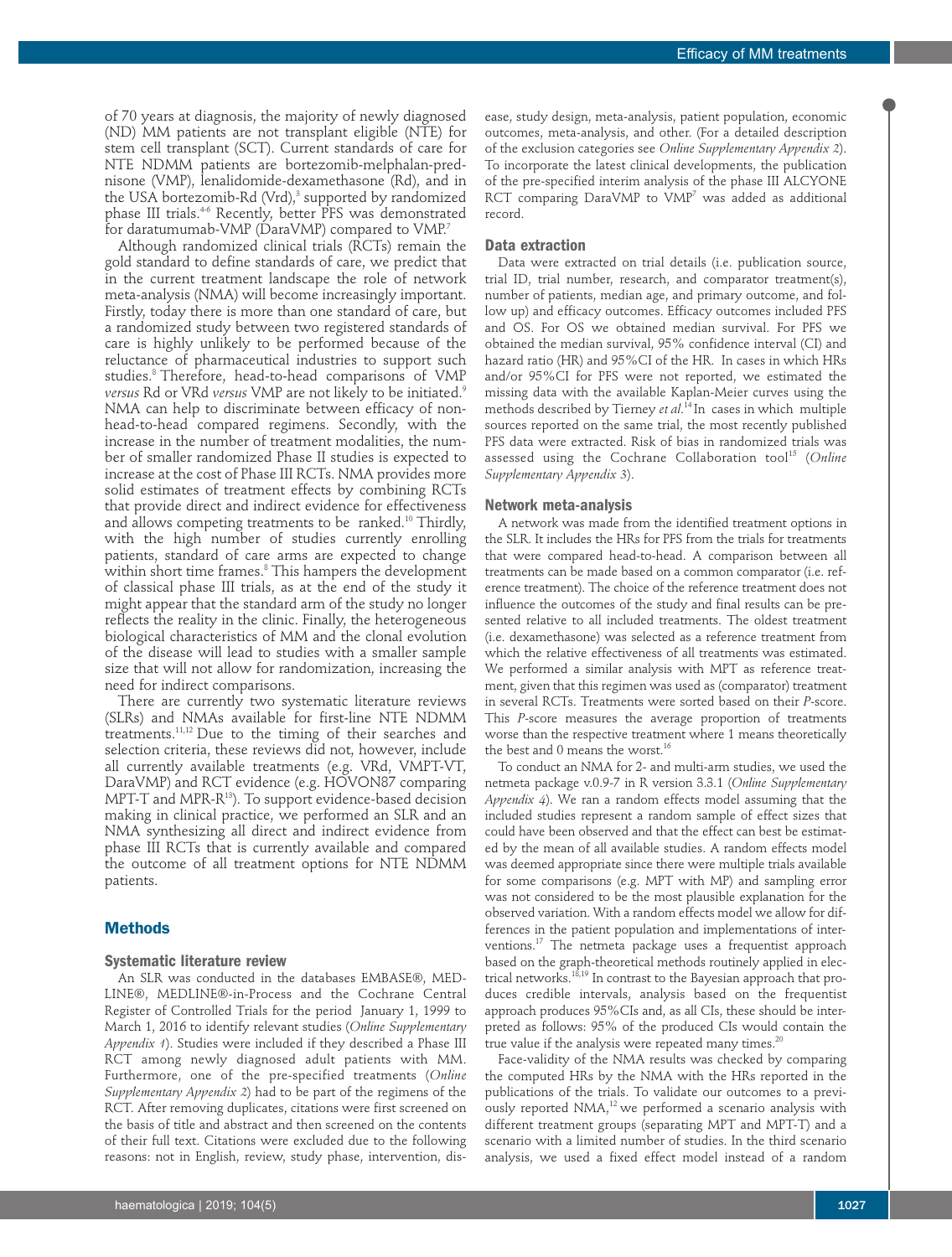# Table 1. Data extraction of the included trials.

| <b>Trial reference</b> | <b>Primary</b>          | Randomized /     | <b>Treatment</b>        | <b>Median</b>           | $\mathbf N$      | <b>Median</b>           | <b>HRs (95% CI)</b>                                         |                                      | <b>Median</b>          | <b>Median</b>   |
|------------------------|-------------------------|------------------|-------------------------|-------------------------|------------------|-------------------------|-------------------------------------------------------------|--------------------------------------|------------------------|-----------------|
| <b>Trial ID</b>        | outcome                 | enrolled         |                         | age research            | itt              | <b>PFS</b>              | {research vs.                                               |                                      | <b>OS</b>              | follow up       |
| <b>NCT number</b>      |                         | <b>patients</b>  |                         | treatment years         |                  | 95% CI                  | comparator                                                  |                                      |                        |                 |
|                        |                         |                  |                         | (range)                 |                  |                         | treatment}                                                  |                                      |                        |                 |
| Facon 2006             | <b>OS</b>               | 500              | $\mathbf{D}$            | 70                      | 127              | 12.2                    |                                                             |                                      | 33.4                   | 82.8            |
| IFM 95/01              |                         |                  |                         | $(67-73)$               |                  | $(10.2 - 14.2)$         |                                                             |                                      |                        |                 |
| n/r                    |                         |                  | <b>MP</b>               | 70                      | 122              | 21.1                    | $0.75(0.62-0.91)$                                           | $1.15(0.93-1.42)$                    | 34                     | 82.8            |
|                        |                         |                  |                         | $(68-72)$               |                  | $(17.8 - 24.4)$         | ${MP vs. D}$                                                | ${MP vs. MD}$                        |                        |                 |
|                        |                         |                  | <b>MD</b>               | 69                      | 118              | 22.9                    | $0.66(0.53-0.81)$                                           | $1.45(1.17-1.79)$                    | 39.6                   | 82.8            |
|                        |                         |                  |                         | $(68-72)$               |                  | $(19.0 - 26.8)$         | ${MD \text{ } \nu s. \text{ } D}$                           | $\{DI \text{ } \nu s \text{ } MD\}$  |                        |                 |
|                        |                         |                  | $\mathbb{D}\mathcal{I}$ | 69                      | 121              | 15.2                    | $0.92(0.76-1.11)$                                           | $1.26(1.04-1.53)$                    | 32                     | 82.8            |
| Facon 2007             | $\overline{OS}$         | 447              | <b>MPT</b>              | $(67-72)$<br>n/r        | 125              | $(9.9 - 20.5)$<br>27.5  | $\{DI \text{ } \nu s. \text{ } D\}$<br>$0.59(0.44-0.78)$    | $\{DI \text{ } \nu s. \text{ } MP\}$ | 51.6                   | 51.5            |
|                        |                         |                  |                         | $(65-75)$               |                  | $(23.4 - 31.6)$         | ${MPT \iota s. M100}$                                       |                                      |                        |                 |
|                        |                         |                  |                         |                         |                  |                         |                                                             |                                      |                        |                 |
| IFM 99-06              |                         |                  | <b>MP</b>               | $\mathrm{n}/\mathrm{r}$ | 196              | 17.8                    | $0.51(0.39-0.66)$                                           |                                      | 33.2                   | 51.5            |
| NCT00367185            |                         |                  |                         | $(65 - 75^2)$           |                  | $(15.1 - 20.5)$         | ${MPT \textit{vs. MP}}$                                     |                                      |                        |                 |
|                        |                         |                  |                         |                         |                  |                         |                                                             |                                      |                        |                 |
|                        |                         |                  | M100                    | n/r<br>$(65 - 75^3)$    | 126              | 19.4<br>$(17.4 - 21.4)$ | $0.87(0.68-1.1)$<br>${M100 \text{ }\nu s. \text{ MP}}$      |                                      | 38.3                   | 51.5            |
| Morgan 2013            | PFS, OS                 | 856              | <b>MP</b>               | 73                      | 423              | 12                      | $0.81(0.69-0.94)$                                           |                                      | 32                     | 70.8            |
|                        |                         |                  |                         | $(57-89)$               |                  | n/r                     | $\{CTD(a) \text{ } \nu s. \text{ } MP \}$                   |                                      |                        |                 |
| MRC M IX               |                         |                  | <b>CTDa</b>             | 73                      | 426              | 13                      |                                                             |                                      | $34\,$                 | 70.8            |
| ISRCTN68454111         |                         |                  |                         | $(58-87)$               |                  | $\mathrm{n}/\mathrm{r}$ |                                                             |                                      |                        |                 |
| Rajkumar 2008          | <b>TTP</b>              | 470              | TD                      | 64                      | 235              | 14.9                    | $0.5(0.38-0.64)$                                            |                                      | $\overline{\text{NR}}$ | $\overline{17}$ |
| MM-003                 |                         |                  | ${\mathbb D}$           | $(39-86)$<br>64         | 235              | n/r<br>6.5              | $\{TD \text{ } \nu s. \text{ } D\}$                         |                                      | $30\,$                 | 18              |
| NCT00057564            |                         |                  |                         | $(31-84)$               |                  | n/r                     |                                                             |                                      |                        |                 |
|                        |                         |                  |                         |                         |                  |                         |                                                             |                                      |                        |                 |
| Ludwig 2009            | PFS, tolerance          | 289              | TD                      | 72                      | 145              | 16.7                    | $1.3(0.95-1.78)$                                            |                                      | 41.5                   | 28.1            |
|                        |                         |                  |                         | $(54-86)$               |                  | $\mathrm{n}/\mathrm{r}$ | $\{TD \text{ } \nu s. \text{ } MP \}$                       |                                      |                        |                 |
| NCT00205751            |                         |                  | MP                      | 72                      | 144              | 20.7                    |                                                             |                                      | 49.4                   | 28.1            |
| Palumbo 2008           | RR, PFS                 | 331              | MPT-T                   | $(55-86)$<br>72         | 167              | n/r<br>21.8             | $0.63(0.48-0.81)$                                           |                                      | 45                     | 38.4            |
|                        |                         |                  |                         |                         |                  | $(19.6 - 26.1)$         | ${MPT \textit{vs. MP}}$                                     |                                      |                        |                 |
| <b>GIMEMA</b>          |                         |                  |                         |                         |                  |                         |                                                             |                                      |                        |                 |
| NCT00232934            |                         |                  | MP                      | $72\,$                  | 164              | 14.5                    |                                                             |                                      | 47.6                   | $37.7\,$        |
|                        |                         |                  |                         |                         |                  | $(12.2 - 17)$           |                                                             |                                      |                        |                 |
| Hulin 2009             | <b>OS</b>               | 232              | <b>MPT</b>              | 79                      | 115              | 24.1                    | $0.61(0.46-0.82)$                                           |                                      | 44                     | 47.5            |
|                        |                         |                  |                         | $(75-89)$               |                  | $(19.4 - 29)$           | ${MPT \textit{vs. MP}}$                                     |                                      |                        |                 |
| IFM 01/01 Trial<br>n/r |                         |                  | <b>MP</b>               |                         | $117\,$          | 18.5<br>$(14.6 - 21.3)$ |                                                             |                                      | 29.1                   | 47.5            |
| Waage 2010             | $\overline{OS}$         | 363              | MPT-T                   | 75                      | 184              | $\overline{15}$         | $0.89(0.7-1.13)$                                            |                                      | 29                     | 42              |
|                        |                         |                  |                         |                         |                  | $(12-19)$               | ${MPT \textit{vs. MP}}$                                     |                                      |                        |                 |
| NMSG                   |                         |                  | <b>MP</b>               | 74                      | 179              | 14                      |                                                             |                                      | $32\,$                 | $42\,$          |
| NCT00218855            |                         |                  |                         |                         |                  | $(11-18)$               |                                                             |                                      |                        |                 |
| Beksac 2010            | Treatment               | 122              | <b>MPT</b>              | 69                      | 60               | n/r                     | $0.7(0.42 - 1.17)$                                          |                                      | 26                     | $35\,$          |
| <b>TMSG</b>            | response,<br>toxicities |                  |                         |                         |                  |                         | ${MPT \textit{vs. MP}}$                                     |                                      |                        |                 |
| NCT00934154            |                         |                  | MP                      | 72                      | $62\,$           | $\mathrm{n}/\mathrm{r}$ |                                                             |                                      | $28\,$                 | $23\,$          |
| Wijermans 2010         | <b>EFS</b>              | $\overline{344}$ | MPT-T                   | $\overline{72}$         | $\overline{171}$ | $\overline{15}$         | $0.79(0.62-1)$                                              |                                      | 40                     | $\overline{39}$ |
|                        |                         |                  |                         | $(65-87)$               |                  | n/r                     | ${MPT \textit{vs. MP}}$                                     |                                      |                        |                 |
| HOVON-49               |                         |                  | MP                      | 73                      | 173              | 11                      |                                                             |                                      | $31\,$                 | $39\,$          |
| ISRCTN90692740         |                         |                  |                         | $(65-84)$               |                  | n/r                     |                                                             |                                      |                        |                 |
| Sacchi 2011            | n/r                     | 135              | <b>MPT</b>              | 76<br>$(66 - 89)$       | 70               | $33\,$<br>n/r           | $0.67(0.38-1.18)$<br>${MPT \textit{vs. MP}}$                |                                      | 52                     | $30\,$          |
|                        | $\mathrm{n}/\mathrm{r}$ |                  |                         | <b>MP</b>               | $79\,$           | $65\,$                  | 22                                                          |                                      | $32\,$                 | $30\,$          |
|                        |                         |                  |                         |                         | $(68 - 88)$      |                         | n/r                                                         |                                      |                        |                 |
| Hungria 2016           | <b>ORR</b>              | 82               | CTD                     | 70                      | 32               | 25.9                    | $0.89(0.48-1.64)$                                           |                                      | 32.4                   | 37.5            |
|                        |                         |                  |                         |                         |                  | n/r                     | {MPT vs. CTD}                                               |                                      |                        |                 |
| NCT01532856            |                         |                  | TD                      | $72\,$                  | $18\,$           | 21.5                    | $1.1(0.53-2.31)$                                            |                                      | $54.6\,$               | $37.5\,$        |
|                        |                         |                  | <b>MPT</b>              | $72\,$                  | $32\,$           | n/r<br>38.5             | $\{TD \text{ } \nu s. \text{ } CTD \}$<br>$0.73(0.34-1.59)$ |                                      | 42                     | $37.5\,$        |
|                        |                         |                  |                         |                         |                  |                         |                                                             |                                      |                        |                 |

*continued on the next page*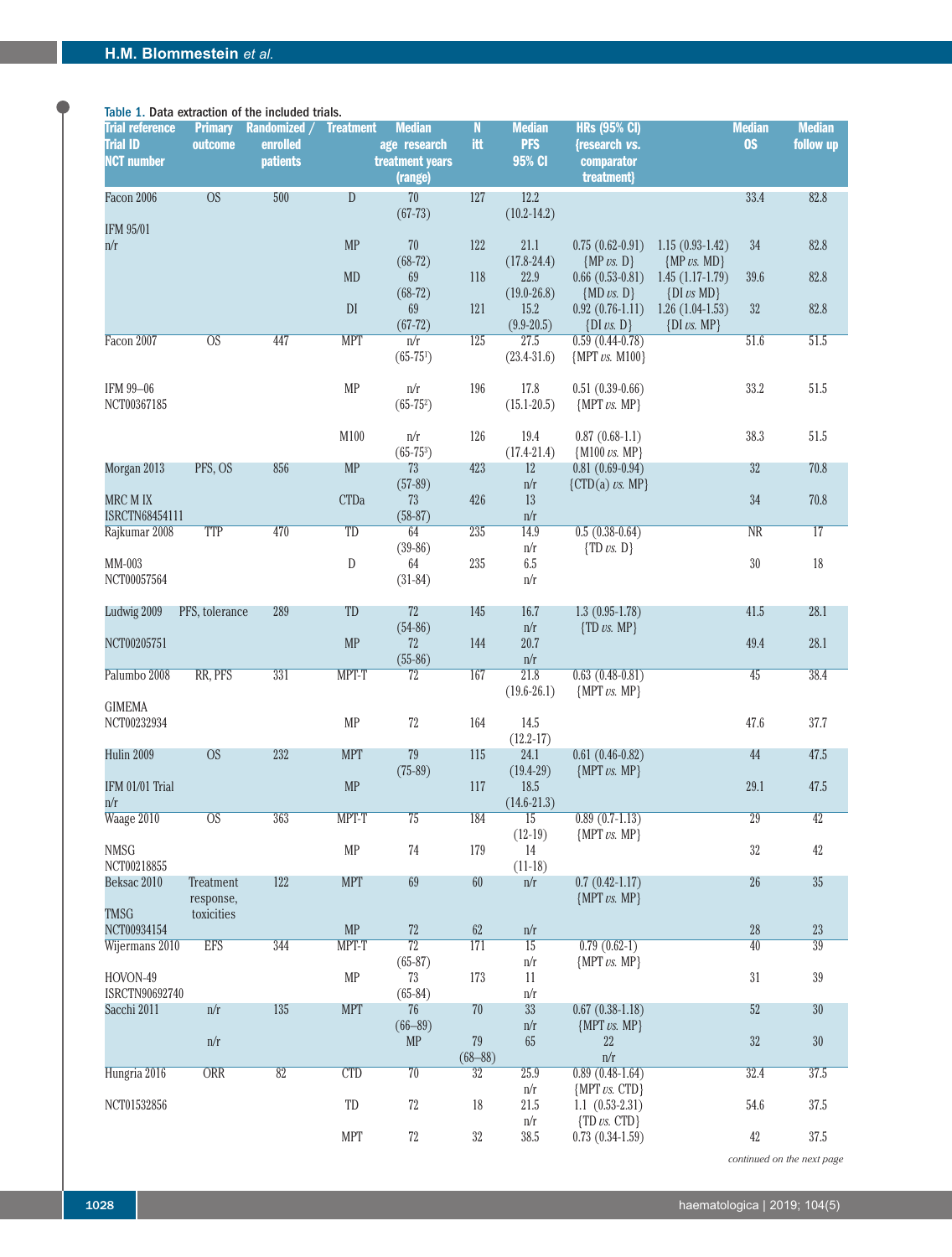| continued from the previous page |            |                  |                            |                     |                        | n/r                                        | ${MPT vs. TD}$                               |                                           |                 |
|----------------------------------|------------|------------------|----------------------------|---------------------|------------------------|--------------------------------------------|----------------------------------------------|-------------------------------------------|-----------------|
| San Miguel 2008                  | <b>TTP</b> | 682              | <b>VMP</b>                 | 71                  | 344                    | 21.7                                       | $0.56(0.4-0.79)$                             | 56.4                                      | 60.1            |
|                                  |            |                  |                            | $(57 - 90)$         |                        | n/r                                        | $\{VMP \text{ } \nu s. \text{ } MP\}$        |                                           |                 |
| <b>VISTA</b>                     |            |                  | <b>MP</b>                  | 71                  | 338                    | 15.2                                       |                                              | 43.1                                      | $60.1\,$        |
| NCT00111319<br>Mateos 2014       | n/r        | 260              | <b>VTP</b>                 | $(48 - 91)$<br>73   | $\overline{130}$       | $\mathrm{n}/\mathrm{r}$<br>$\overline{23}$ | $0.8(0.61-1.04)$                             | $\overline{43}$                           | $\overline{72}$ |
|                                  |            |                  |                            | $(69 - 76)$         |                        | n/r                                        | {VMP vs. VTP}                                |                                           |                 |
| <b>GEM2005</b>                   |            |                  | <b>VMP</b>                 | 73                  | 130                    | $32\,$                                     |                                              | 63                                        | $72\,$          |
| NCT00443235                      |            |                  |                            | $(68 - 77)$         |                        | $\mathrm{n}/\mathrm{r}$                    |                                              |                                           |                 |
| Niesvizky 2015                   | <b>PFS</b> | 502              | VD                         | 75                  | 168                    | 14.7                                       | $1.12(0.83-1.51)$                            | 49.8                                      | 44.3            |
|                                  |            |                  |                            | $(67-79)$           |                        | $(12-18.6)$                                | $\{VD \text{ } \nu s. \text{ VTD}\}\$        |                                           |                 |
| <b>UPFRONT</b>                   |            |                  | <b>VTD</b>                 | 73                  | 167                    | 15.4                                       | $0.89(0.66-1.21)$                            | 51.5                                      | 41.3            |
| NCT00507416                      |            |                  |                            | $(66-77)$           |                        | $(12.6 - 24.2)$                            | {VTD vs. VMP}                                |                                           |                 |
|                                  |            |                  | <b>VMP</b>                 | 72                  | 167                    | 17.3                                       | $1.11(0.84-1.48)$                            | 53.1                                      | 43.4            |
|                                  |            |                  |                            | $(68-77)$           |                        | $(14.8 - 20.3)$                            | $\{VD \text{ } \nu s. \text{ } VMP\}$        |                                           |                 |
| Palumbo 2014                     | <b>PFS</b> | $\overline{511}$ | <b>VMPT-VT</b>             | 71<br>$(68-75)$     | 254                    | 35.3<br>n/r                                | $0.58(0.47-0.71)$<br>{VMPT-VT vs. VMP}       | $\overline{\text{NR}}$                    | 54              |
| GIMEMA0305                       |            |                  | <b>VMP</b>                 | 71                  | $257\,$                | 24.8                                       |                                              | 60.6                                      | $54\,$          |
| NCT01063179                      |            |                  |                            | $(68-75)$           |                        | n/r                                        |                                              |                                           |                 |
| Zonder 2011                      | <b>PFS</b> | 198              | <b>RD</b>                  | $n/r^4$             | 99                     | $39\,$                                     | $0.56(0.39-0.79)$                            | <b>NR</b>                                 | 45.4            |
|                                  |            |                  |                            |                     |                        | $(26-53)$                                  | $\{RD \text{ } vs. \text{ } D\}$             |                                           |                 |
| S0232                            |            |                  | D                          | $n/r^5$             | 99                     | 15                                         |                                              | <b>NR</b>                                 | 45.4            |
| NCT00064038                      |            |                  |                            |                     |                        | $(8-23)$                                   |                                              |                                           |                 |
| Benboubkher 2014                 | <b>PFS</b> | 1623             | Rd                         | $\overline{73}$     | 535                    | 25.5                                       | $0.97(0.83-1.12)$                            | 58.9                                      | 45.5            |
|                                  |            |                  |                            | $(44 - 91)$         |                        | n/r                                        | ${MPT vs. RD18}$                             |                                           |                 |
| FIRST/MM-020                     |            | Rd18             | 73                         | 541                 |                        | $20.7\,$                                   | $1.43(1.22-1.67)$                            | 56.7                                      | 45.5            |
| NCT00689936                      |            |                  | $(40 - 89)$                |                     |                        | n/r                                        | $\{RD18 \text{ } \nu s. \text{ } RD\}$       |                                           |                 |
|                                  |            | <b>MPT</b>       | 73<br>$(51 - 92)$          | 547                 |                        | 21.2<br>n/r                                | $1.39(1.18-1.64)$<br>${MPT \textit{vs. RD}}$ | 48.5                                      | 45.5            |
| Zweegman 2016                    | <b>PFS</b> | 568              | MPT-T                      | 72                  | 280                    | $20\,$                                     | $0.87$ $(0.72-1.04)$                         | 49                                        | 32.6            |
|                                  |            |                  |                            | $(60-91)$           |                        | $(18-23)$                                  | ${MPR-R \text{ } \nu s. \text{ } MPT-T}$     |                                           |                 |
| HOVON-87                         |            |                  | MPR-R                      | 73                  | 280                    | 22                                         |                                              | 50                                        | $32.6\,$        |
| EUDRACT 2007-004007-34           |            |                  |                            | $(60-87)$           |                        | $(19-27)$                                  |                                              |                                           |                 |
| Stewart 2015                     | <b>PFS</b> | 306              | MPT-T                      | 76                  | 154                    | 21                                         | $0.84$ $(0.64-1.09)$                         |                                           |                 |
|                                  |            |                  |                            | $(54-92)$           |                        | $(18-27)$                                  | ${MPT-T vs. MPR-R}$                          | 52.6                                      | 40.77           |
| ECOG E1A06                       |            |                  |                            |                     |                        |                                            |                                              |                                           |                 |
| NCT00602641                      |            |                  | MPR-R                      | 77                  | 152                    | 18.7                                       |                                              |                                           |                 |
| Magarotto 2016                   | <b>PFS</b> | 654              | MPR-R                      | $(63-92)$<br>74     | 218                    | $(16-22)$<br>24                            | $0.81(0.63-1.03)$                            | 47.7<br>$\ensuremath{\mathsf{NR}}\xspace$ | 39              |
|                                  |            |                  |                            | $(63-91)$           |                        | n/r                                        | ${MPR-R \text{ } \nu s. \text{ } RD}$        |                                           |                 |
| EMN01                            |            |                  |                            |                     |                        |                                            |                                              |                                           |                 |
| NCT01093196                      |            |                  | <b>CPR</b>                 | 73                  | 222                    | 20                                         | $1.01(0.9-1.13)$                             | $\rm NR$                                  | $39\,$          |
|                                  |            |                  |                            | $(63-87)$           |                        | n/r                                        | ${CPR \textit{vs. RD}}$                      |                                           |                 |
|                                  |            |                  | $\mathop{\rm Rd}\nolimits$ | 73                  | 222                    | 21                                         | $0.8(0.63-1.02)$                             | $\operatorname{NR}$                       | $39\,$          |
|                                  |            |                  |                            | $(50-89)$           |                        | n/r                                        | {MPR-R vs. CPR}                              |                                           |                 |
| Palumbo 2012                     | <b>PFS</b> | 459              | MPR-R                      | 71                  | $\overline{152}$       | $\overline{31}$                            | $0.49(0.35-0.69)$                            | $\overline{56}$                           | $\overline{53}$ |
|                                  |            |                  |                            | $(65 - 87)$         |                        | n/r                                        | {MPR-R vs. MPR}                              |                                           |                 |
| MM-015<br>NCT00405756            |            |                  | <b>MP</b>                  | 72                  | 154                    | 13                                         | $1.19(0.94-1.5)$<br>${MP vs. MPR}$           | $52\,$                                    | $53\,$          |
|                                  |            |                  | <b>MPR</b>                 | $(65 - 91)$<br>71   | 153                    | n/r<br>14                                  | $0.4(0.29-0.54)$                             | $54\,$                                    | $53\,$          |
|                                  |            |                  |                            | $(65 - 86)$         |                        | n/r                                        | ${MPR-R \text{ } \nu s. \text{ } MP}$        |                                           |                 |
| Durie 2017                       | <b>PFS</b> | 525              | VRd                        | n/r                 | 264                    | 43                                         | $0.71(0.56-0.91)$                            | $52\,$                                    | 54              |
|                                  |            |                  |                            | $(>=18^6)$          |                        | $(39-52)$                                  | $\{V R d \text{ } \nu s. \text{ } R d\}$     |                                           |                 |
| <b>SWOG S0777</b>                |            |                  | $\mathop{\rm Rd}\nolimits$ | n/r                 | 261                    | 30                                         |                                              | $38\,$                                    | ${\bf 56}$      |
| NCT00644228                      |            |                  |                            | (≥18 <sup>7</sup> ) |                        | $(25-39)$                                  |                                              |                                           |                 |
| Mateos 2018                      | <b>PFS</b> | 706              | <b>DaraVMP</b>             | 71                  | 350                    | NR                                         | $0.50(0.38-0.65)$                            | NR                                        | 16.5            |
|                                  |            |                  |                            | $(40-93)$           |                        |                                            | {DaraVMP vs. VMP}                            |                                           |                 |
| <b>ALCYONE</b>                   |            |                  |                            |                     |                        |                                            |                                              |                                           |                 |
| NCT02195479                      |            |                  | <b>VMP</b>                 | 71<br>$(50-91)$     | 356<br>$(16.5 - 19.9)$ | 18.1                                       |                                              | $\rm NR$                                  |                 |
|                                  |            |                  |                            |                     |                        |                                            |                                              |                                           |                 |

CI: confidence interval; N: number; itt: intention to treat; n/r: not reported; NR: not reached; PFS: progression-free survival; OS: overall survival; TTP: time to progression; EFS: event-free<br>survival; ORR: overall respon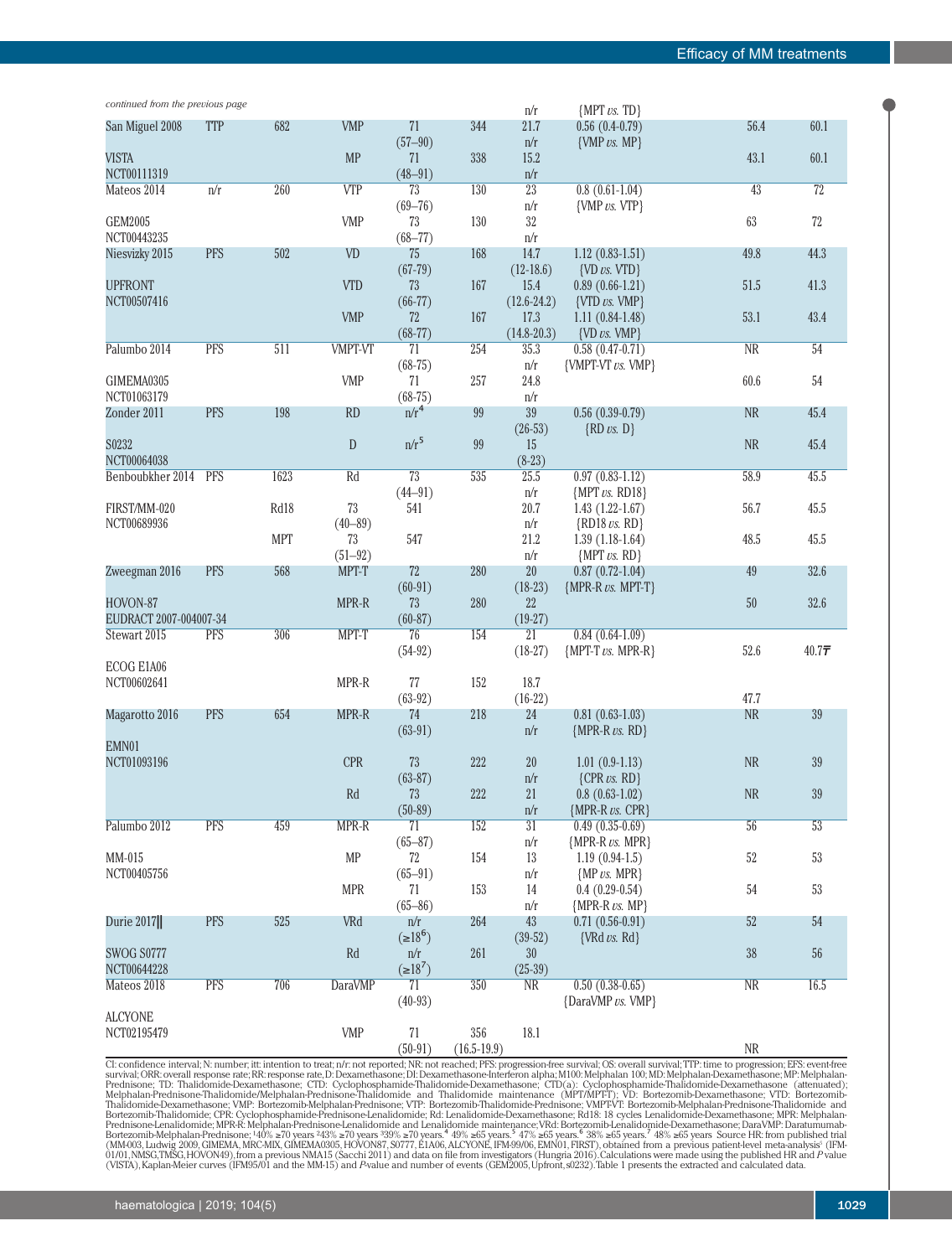effects model. Heterogeneity and inconsistency were assessed by decomposing the Q statistic $^{21,22}$  and quantified by the  $I^2$ -statistic, $23$  which presents the percentage of the variability in effects due to heterogeneity rather than chance.<sup>24</sup>

# **Results**

# **Systematic literature review**

Figure 1 presents the PRISMA flow diagram; the PRISMA checklist is presented in *Online Supplementary Appendix 3*. The SLR identified a total of 19,773 citations from the databases. One additional recent record was included (i.e. the ALCYONE trial<sup>7</sup>). After removing duplicates, 18,752 citations remained. Based on title and abstract, 17,741 citations were excluded for further analysis. The full texts of 1011 citations were reviewed and, based on this assessment, 944 citations were excluded. In the second full text review of the remaining 67 citations, 43 citations were excluded because these did not report the most recent results (e.g. extended follow-up results were available). After the entire assessment, 24 RCTs remained and were included for data extraction and the NMA. See Figure 1 for further details of the reasons for exclusion.

These 24 RCTs included 21 treatment options: 1) Dexamethasone (D), 2) Dexamethasone-Interferon alpha (DI), 3) Melphalan 100 (M100), 4) Melphalan-Dexamethasone (MD), 5) Melphalan-Prednisone (MP), 6) Thalidomide-Dexamethasone (TD), 7) Cyclophosphamide-Thalidomide-Dexamethasone (CTD), 8) Cyclophosphamide-Thalidomide-Dexamethasone (attenuated) [CTD(a)], 9) Melphalan-Prednisone-Thalidomide/ Melphalan-Prednisone-Thalidomide and Thalidomide maintenance (MPT/MPT-T), 10) Bortezomib-Dexamethasone (VD), 11) Bortezomib-Thalidomide-Dexamethasone (VTD), 12) Bortezomib-Melphalan-Prednisone (VMP), 13) Bortezomib-Thalidomide-Prednisone (VTP), 14) Bortezomib-Melphalan-





Figure 1. PRISMA 2009 flow diagram: transplant not eligible multiple myeloma (TNEMM) Phase III randomized controlled trials (RCTs). n: number. From Moher *et al*. 2009.52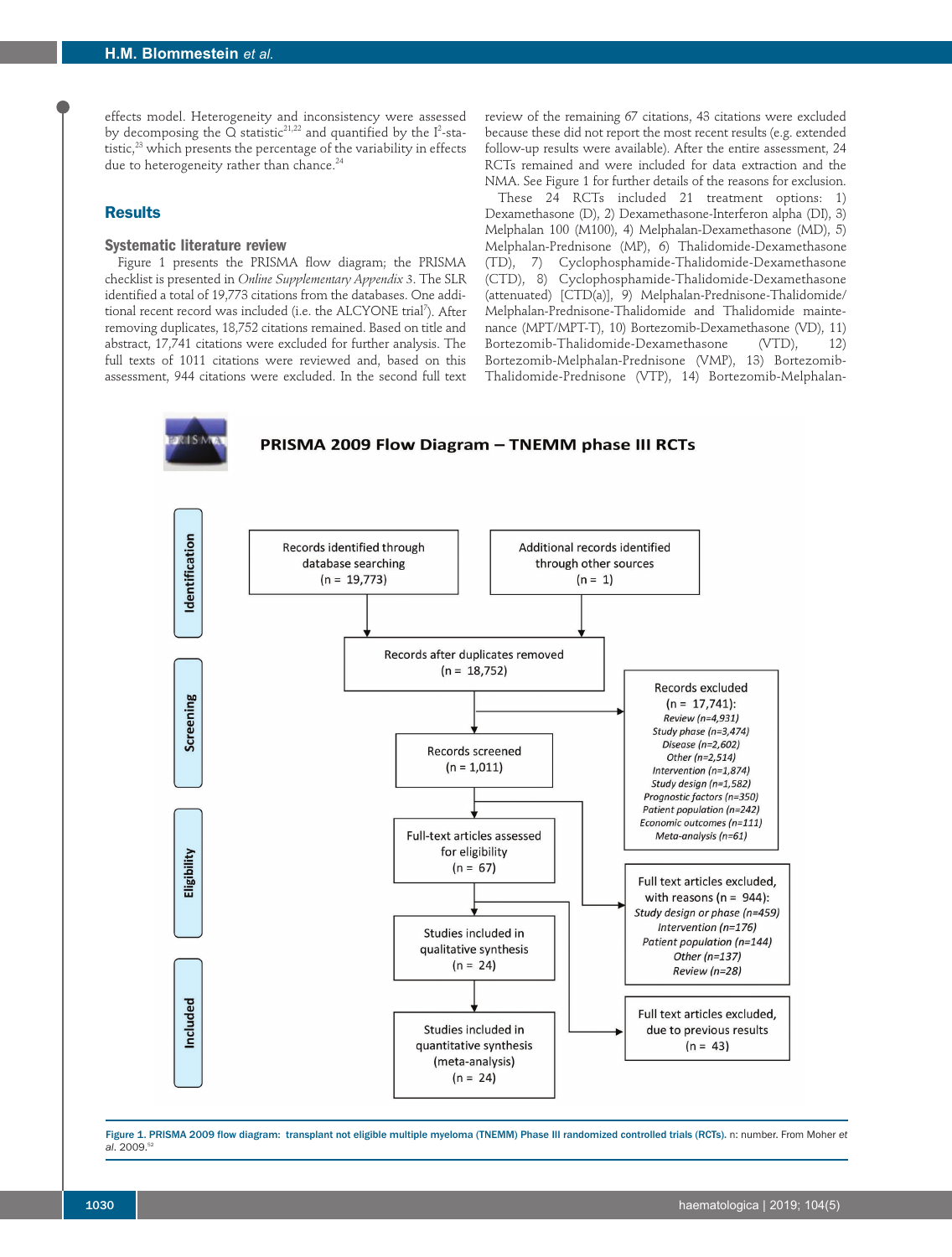Prednisone-Thalidomide and Bortezomib-Thalidomide (VMPT-VT), 15) Cyclophosphamide-Prednisone-Lenalidomide (CPR), 16) Lenalidomide-Dexamethasone (Rd), 17) 18 cycles Lenalidomide-Dexamethasone (Rd18), 18) Melphalan-Prednisone-Lenalidomide (MPR), 19) Melphalan-Prednisone-Lenalidomide and Lenalidomide maintenance (MPR-R), 20) Bortezomib-Lenalidomide-Dexamethasone (VRd), Bortezomib-Melphalan-Prednisone (DaraVMP).

### **Data extraction**

Table 1 provides the details, and extracted and calculated data of the included trials. Most trials (21 out of 24) investigated iMIDbased regimens (thalidomide or lenalidomide). Since MP has been the standard treatment for decades, $^{25}$  MP was the comparator in 12 trials. PFS was the primary end point for 13 trials. The median age of the patient population was reported by most trials and ranged from 64 to 79 years. While some trials included patients aged <65 years, either because of choosing broader age limits or because of including patients who were not eligible for SCT independent of age, most trials only included patients aged ≥65 years. The IFM99-06<sup>26</sup> and IFM01/01<sup>27</sup> only focused on patients aged ≥70 and ≥75, respectively.

### **Network meta-analysis network**

All identified RCTs (n=24) and treatments (n=21) were incorporated within one network (Figure 2). We combined MPT and MPT-T. The duration of induction therapy with thalidomide var-

ied leading to a clear overlap in planned thalidomide use between protocols with and without maintenance, preventing a clear discrimination between MPT with and without thalidomide maintenance.

Figure 2 presents the obtained HR(s) from the trial(s) and the HR obtained from the NMA for each of the connections (i.e. treatment comparisons) in our network. In order to validate our data, we compared the HR from treatments for which only direct evidence from a single RCT was available. The HR obtained from the NMA should be equal to the HR obtained from the RCT. The HR from the NMA was indeed similar to the HR from the trials for six comparisons5-7,28-30 [i.e. CTD(a) *vs.* MP, VMP *vs.* MP, DaraVMP *vs.* VMP, VRd *vs.* Rd, VMPT-VT *vs.* VMP and VMP *vs.* VTP] (*Online Supplementary Appendix 5*). In addition, our network includes several treatments for which both direct and indirect evidence were available. *Online Supplementary Appendix 5* presents the HRs based on direct and indirect evidence and shows that none of the *P*-values for disagreement was lower than 0.05.

The percentage of the variability in effect estimates due to heterogeneity rather than sampling error  $(=I^2)$  was 72% indicating substantial between-study heterogeneity (i.e. within the 50-90% range can be quantified as substantial heterogeneity<sup>24</sup>). We allowed for between-study heterogeneity by using the random effects model. Heterogeneity could be reduced by excluding some of the trials; however, because of a lack of valid reasons (e.g. patients' characteristics, treatment dosing or follow up) for excluding trials, we decided not to perform analyses of this kind.



Figure 2. Network of the studies included in the network meta-analysis (NMA). White boxes represent treatments and reference numbers using the following abbreviations. 1) Dexamethasone (D); 2) Dexamethasone-Interferon alpha (DI); 3) Melphalan 100 (M100); 4) Melphalan-Dexamethasone (MD); 5) Melphalan-Prednisone (MP); 6) Thalidomide-Dexamethasone (TD); 7) Cyclophosphamide-Thalidomide-Dexamethasone (CTD); 8) Cyclophosphamide-Thalidomide-Dexamethasone (attenuated) [CTD(a)]; 9) Melphalan-Prednisone-Thalidomide / Melphalan-Prednisone-Thalidomide and Thalidomide maintenance (MPT/MPT-T); 10) Bortezomib-Dexamethasone (VD); 11) Bortezomib-Thalidomide-Dexamethasone (VTD); 12) Bortezomib-Melphalan-Prednisone (VMP); 13) VTP: Bortezomib-Thalidomide-Prednisone (VTP); 14) Bortezomib-Melphalan-Prednisone-Thalidomide and Bortezomib-Thalidomide (VMPT-VT); 15) Cyclophosphamide-Prednisone-Lenalidomide (CPR); 16) Lenalidomide-Dexamethasone (Rd); 17) 18 cycles Lenalidomide-Dexamethasone (Rd18); 18) Melphalan-Prednisone-Lenalidomide (MPR); 19) Melphalan-Prednisone-Lenalidomide and Lenalidomide maintenance (MPR-R); 20) Bortezomib-Lenalidomide-Dexamethasone (VRd); 21) Daratumumab-Bortezomib-Melphalan-Prednisone (DaraVMP). Black box represents the reference treatment in the network meta-analysis. Gray boxes include the trial reference and hazard ratio (HR) for progression-free survival on the top row(s). Bottom row shows HR according to the NMA. \*HR not statistically significant at 5%.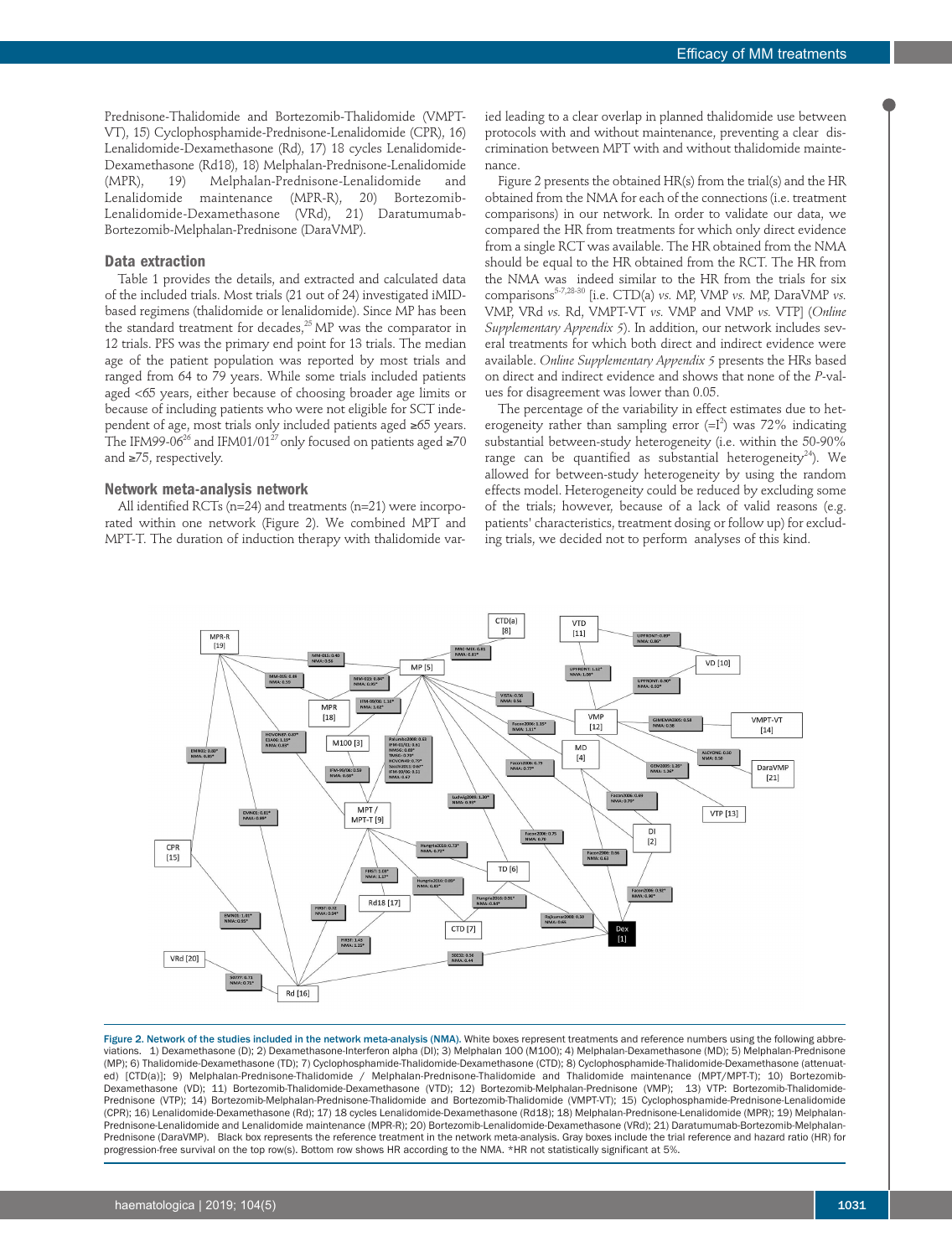### **Results** *versus* **dexamethasone**

Figure 3 presents the HRs with the corresponding 95%CI for PFS and the *P*-score of the NMA in which dexamethasone was used as comparator for the remaining 20 "other treatment" options. HRs above 1 indicate that the "other treatment" is less effective than the comparator treatment, dexamethasone; HRs below 1 indicate that the "other treatment" is more effective than dexamethasone. All first-line NTE NDMM treatment options were better compared to the reference treatment dexamethasone (i.e. reducing the risk of progression or death compared to dexamethasone). HRs ranged between 0.19-0.90; however, not all treatments were statistically significantly different from dexamethasone, because of wide 95%CIs. DaraVMP and VMPT-VT were identified as the most effective treatment options as they had the highest and almost similar *P*-scores (i.e. a 96% and 93% certainty that this treatment is better than another treatment, averaged over all competing treatments) and most favorable relative treatment effects compared to dexamethasone (i.e. HR: 0.19, 95%CI: 0.08- 0.45 and HR 0.22, 95%CI: 0.10-0.51 for DaraVMP and VMPT-VT, respectively). The HRs and 95%CIs for currently recommended treatments, VRd, VMP and Rd compared to dexamethasone, were 0.31 (95%CI: 0.16-0.59), 0.39 (95%CI: 0.20-0.75), and 0.44 (95%CI: 0.29-0.65), respectively. Selecting MPT as a reference treatment does not change the hierarchy of the treatments as the

*P*-score values do not change if one considers a different reference treatment. Compared to MPT, only DaraVMP had a statistically lower HR for PFS (HR 0.41, 95%CI: 0.19-0.91; *P*<0.05) (*Online Supplementary Appendix 6*).

#### **Scenario analysis network meta-analysis**

In order to rule out that grouping of MPT and MPT-T would affect the outcome of the analysis, we performed a scenario in which we grouped IFM 01/01, IFM 99/06 and Sacchi *et al*. 2011, as MPT and GIMEMA, HOVON49, TMSG and NMSG as MPT-T. The MPT-T group was connected in the network to the MPT-T arm from the HOVON87 trial and the ECOG E1A06 trial. Overall, the results were comparable to the base case (*Online Supplementary Appendix 7*). We found similar results for MPT (HR 0.46, 95%CI: 0.30-0.71) and MPT-T (HR 0.47, 95% CI 0.30-0.73) compared to D.

The second scenario, based on the trials included by Weisel *et al*.,12 showed lower HRs for PFS for Rd compared to VMP, MPT and MP, but the 95%CI for VMP overlapped with Rd [Rd *vs.* VMP: HR 0.73, 95%CI: 0.48-1.11 (*Online Supplementary Appendix 8*)].

Results from the third scenario analysis (fixed effect model instead of random effects model) are presented in *Online Supplementary Appendix 9*. While the HRs from the fixed effect model are quite similar, the 95%CIs are smaller, as is typical for fixed effect models.

| Comparison: other vs 'D'      |          |                        |          |                     |                |  |  |  |  |
|-------------------------------|----------|------------------------|----------|---------------------|----------------|--|--|--|--|
| <b>Treatment</b>              |          | (Random Effects Model) | HR       |                     | 95%-CI P-Score |  |  |  |  |
| DaraVMP                       |          |                        |          | $0.19$ [0.08; 0.45] | 0.96           |  |  |  |  |
| <b>VMPT-VT</b>                |          |                        |          | $0.22$ [0.10; 0.51] | 0.93           |  |  |  |  |
| VRd                           |          |                        |          | $0.31$ [0.16; 0.59] | 0.82           |  |  |  |  |
| MPR-R                         |          |                        |          | $0.39$ [0.26; 0.59] | 0.73           |  |  |  |  |
| <b>VTD</b>                    |          |                        |          | $0.36$ [0.15; 0.85] | 0.71           |  |  |  |  |
| <b>VMP</b>                    |          |                        |          | $0.39$ [0.20; 0.75] | 0.69           |  |  |  |  |
| Rd                            |          |                        |          | $0.44$ [0.29; 0.65] | 0.63           |  |  |  |  |
| VD                            |          |                        |          | $0.42$ [0.18; 0.98] | 0.61           |  |  |  |  |
| <b>CPR</b>                    |          |                        |          | 0.46 [0.26; 0.79]   | 0.58           |  |  |  |  |
| MPT/MPT-T                     |          |                        |          | 0.47 [0.32; 0.67]   | 0.57           |  |  |  |  |
| <b>VTP</b>                    |          |                        |          | $0.49$ [0.21; 1.13] | 0.50           |  |  |  |  |
| CTD                           |          |                        |          | $0.55$ [0.26; 1.16] | 0.44           |  |  |  |  |
| <b>Rd18</b>                   |          |                        |          | $0.55$ [0.32; 0.93] | 0.43           |  |  |  |  |
| CTD(a)                        |          |                        |          | 0.56 [0.31; 1.01]   | 0.41           |  |  |  |  |
| <b>MD</b>                     |          |                        |          | 0.63 [0.40; 1.00]   | 0.33           |  |  |  |  |
| TD                            |          |                        |          | $0.65$ [0.44; 0.96] | 0.29           |  |  |  |  |
| <b>MPR</b>                    |          |                        |          | 0.66 [0.37; 1.17]   | 0.28           |  |  |  |  |
| M100                          |          |                        |          | $0.68$ [0.39; 1.20] | 0.26           |  |  |  |  |
| MP                            |          |                        |          | 0.70 [0.49; 0.99]   | 0.22           |  |  |  |  |
| DI                            |          |                        |          | 0.90 [0.58; 1.42]   | 0.09           |  |  |  |  |
| D                             |          |                        | 1.00     |                     | 0.04           |  |  |  |  |
|                               |          |                        |          |                     |                |  |  |  |  |
| 0.05                          | 0.5<br>1 | 2                      | 10 20    |                     |                |  |  |  |  |
| <b>Favors other treatment</b> |          |                        | Favors D |                     |                |  |  |  |  |
| HR progression-free survival  |          |                        |          |                     |                |  |  |  |  |

Figure 3. Results of the network meta-analysis in which dexamethasone was used as comparator. HR: hazard ratio; CI: confidence interval. For abbreviations for treatments, see Figure 2.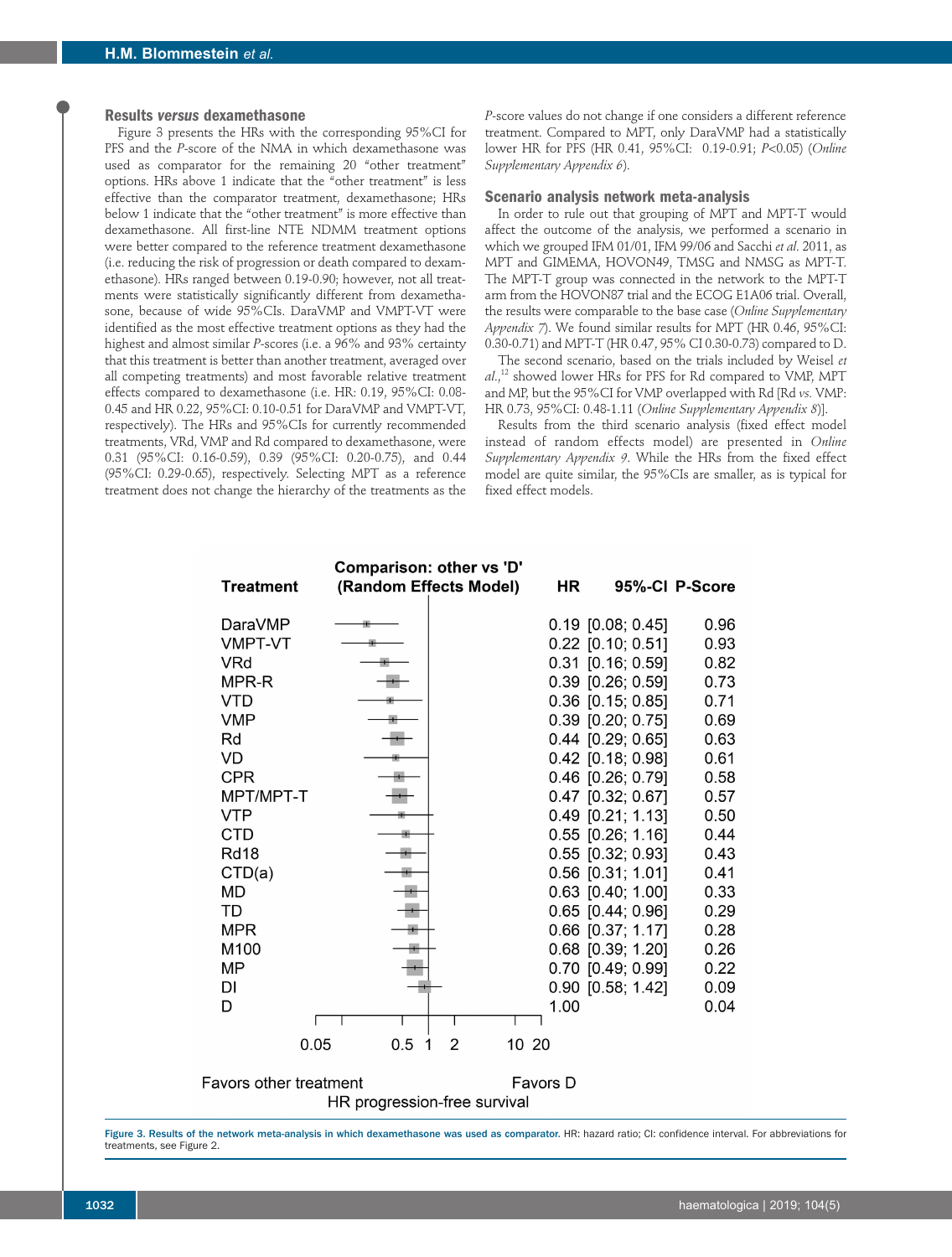### **Discussion**

Current clinical decision making in MM is complicated by a lack of head-to-head comparisons of standards of care, an increasing number of treatment modalities, and rapidly evolving promising results of studies with novel regimens (among smaller subpopulations). In this treatment landscape, we believe the role of NMA will become increasingly important, although it cannot replace RCTs, and these will still represent the gold standard.

Firstly, NMAs are able to provide data where head-tohead comparisons are lacking.<sup>20,24</sup> For NTE NDMM, there have been no head-to-head comparisons between the current three standard of care regimens (i.e. VRd, VMP and Rd). Only VRd has been compared head-to-head with Rd, and there are no studies comparing VMP with VRd or Rd. With our NMA, we show that the HR of VRd was lower than VMP and Rd, and VRd also had the highest *P*-score. We present similar HRs and *P*-scores for VMP and Rd. However, we also show considerable overlap of the 95%CIs of VRd, Rd and VMP. Our NMA does not support the use of one over the other regimens, thus leaving three valuable options for clinical practice. The choice of therapy will be guided by the patient's characteristics. For example, a proteasome inhibitor (PI)-based regimen in high-risk cytogenetic disease, and a preference for lenalidomide without bortezomib in patients with neuropathy.31-34

According to the ranking based on their *P*-scores and comparative effectiveness estimates, DaraVMP and VMPT-VT were identified as the most effective treatments. Although there is one RCT already showing better PFS and OS<sup>28</sup> for VMPT-VT when compared with VMP, we now add data showing comparable efficacy to DaraVMP, which is expected to become an important standard of care. This finding is important given the pronounced differences in global access to expensive treatment regimens. As all drugs in the VMPT-VT regimen will soon be available as generic compounds, this regimen is a valuable option in clinical practice as well. In addition, the pronounced efficacy of VMPT-VT highlights the use of maintenance therapy following PI-based induction regimens. In addition, in a non-head-to-head comparison with VMP, the study of the PETHEMA group showed that maintenance therapy did result in a substantially longer PFS.<sup>35</sup> We now add further evidence for maintenance therapy with PIs by showing high efficacy of VMPT-VT as compared to VMP. This is important because the European Medicines Agency has still not approved maintenance therapy with bortezomib, given that no head-tohead comparisons of maintenance *versus* no maintenance therapy have been made.

Secondly, NMAs provide more solid and precise effectiveness estimates when head-to-head data from multiple RCTs are available.<sup>20,24</sup> Our network included several trials investigating MPT/MPT-T *versus* MP. Some of these trials showed superiority of MPT/MPT-T over MP,<sup>26,27,36</sup> while other trials found no difference.37-40 NMA enables this evidence to be synthesized and, according to our analysis, MPT/MPT-T was superior over MP (HR 0.67, 95%CI: 0.55-0.81).

Thirdly, NMA calculates effectiveness estimates including direct and indirect evidence from RCTs providing additional evidence when head-to-head data are only available from one single RCT. Due to the rapid evolution

of the treatment armamentarium, efficacy evidence is increasingly based on a single RCT, and this is often from only one institute or region in the world. There is increasing evidence of RCTs investigating a similar treatment comparison providing contradictory results<sup>41</sup> and this may increase the interest in indirect evidence. Indirect evidence may confirm or alter the results from a single RCT, as we have shown for MPR-R compared to MPT. Although there was no statistically significant difference between MPR-R and MPT-T based on direct evidence from two RCTs, synthesizing direct and indirect evidence resulted in a statistically significant HR for MPR-R compared to MPT/MPT-T. Favorable indirect evidence for MPR-R compared to MPT-T was obtained through the comparison with MP. MPR-R compared more favorably to MP (according to the MM-15 HR MPR-R *vs.* MP 0.4) than MPT (HR MPT *vs.* MP 0.67 according to multiple trials). However, it should be noted that the direct evidence for MPR-R compared to MP was based on a single RCT while MPT/MPT-T *versus* MP was studied in seven RCTs, and therefore the evidence for the latter comparison is believed to be more solid.<sup>24,41</sup> Indirect evidence is not always available, for example, for the comparison between VRd and Rd there is only direct evidence from a single study.<sup>6</sup> While a fixed effect NMA will produce similar results to the trial (HR 0.71, 95%CI: 0.57-0.9), a random effects NMA obtains larger 95%CIs (HR 0.71, 95%CI: 0.43-1.17), as it includes two levels of uncertainty: within and between study variances.<sup>17</sup> Therefore, there is less likelihood of significant differences between treatments.

Two other NMAs are available for newly diagnosed NTE NDMM patients. Our results align with the results from Kuhr *et al*. <sup>11</sup> in that VMP and MPT are more effective than MP. Our results also confirm the conclusion from Weisel *et al*. 12 that Rd is more favorable than MP [HR 0.63, 95%CI: 0.44-0.89 (*Online Supplementary Appendix 5*)]. However, in contrast to their findings, we found that Rd and VMP have comparable effectiveness outcomes (i.e. small difference in HR for PFS compared to D but largely overlapping CIs). The primary analysis of Weisel *et al*. included a limited number of treatments (i.e. VMP, MP, MPT and Rd) and RCTs (i.e. VISTA, IFM01/01, IFM 99/06, Sacchi, FIRST) as Phase III trials not using dosing schemes in line with the summary of product characteristics (SmPC) were excluded. There are several arguments against this restriction. Firstly, although dosing schemes in line with the SmPC might be recommended in the selected trials by Weisel *et al*., it is debatable whether this ensures treatments are identical within a network, especially because of variation in clinical practice due to either physician's preference or patient-related factors such as age, co-morbidities and toxicities. For example, the trial of Sacchi *et al*. 2011 was grouped with MPT studies while maintenance was only provided in a limited number of centers. Furthermore, the administered and planned dose may differ, as, for example, illustrated by the HOVON87 in which relative dose intensity varied between 0.54- 0.96.13 Since there is no evidence on the impact of dosing schemes, we believe that a more comprehensive network (e.g. our network, including 19 additional trials) provides more solid evidence. The reason Weisel *et al*. 12 did not find an overlap between VMP and Rd in their sensitivity analyses including six and twelve additional studies, is most likely because they used a fixed effect model for their analysis. A random effects model, like that used in our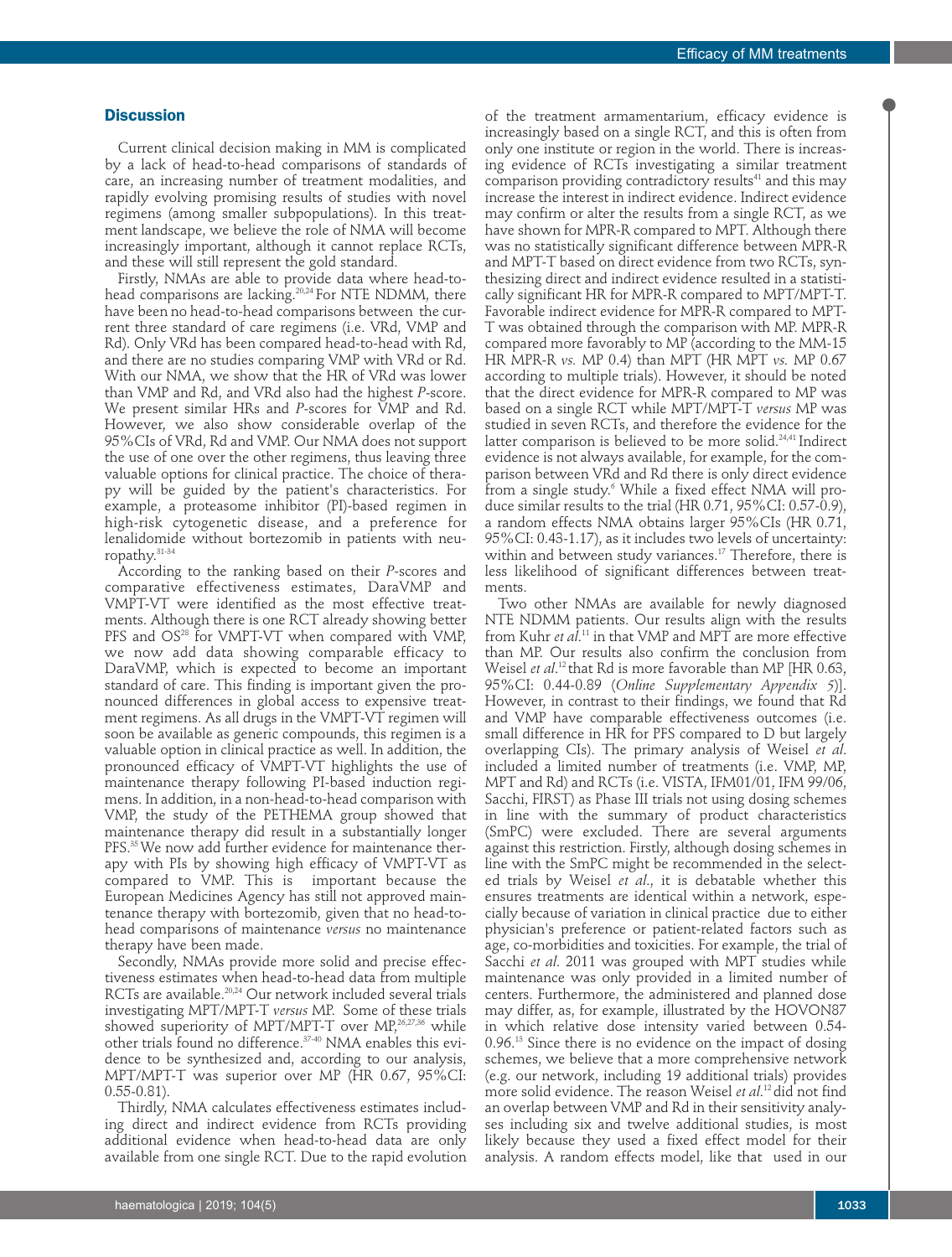analysis and by Kuhr *et al.*,<sup>11</sup> is, however, more appropriate, as this model allows for the between study-heterogeneity in the additional studies.

One might argue that while our NMA provides additional evidence in different circumstances, we had to make assumptions in order to conduct the analysis, and that this introduces a level of uncertainty. Firstly, we grouped MPT and MPT-T studies together since we could not make an unambiguous distinction between them. For example, thalidomide was prescribed until disease progression in the HOVON49 and GIMEMA trial but prescribed "continuously" for up to a maximum of 12 months in the TMSG trial. In the NMSG trial, it was even recommended to continue thalidomide maintenance until second relapse. However, most investigators discontinued thalidomide at first relapse. Prescription of thalidomide was also not consistent within a trial.<sup>38</sup> Sacchi *et al*.<sup>38</sup> described that, although planned, maintenance was only provided to 18% of the patients and in a limited number of centers. Their results, however, showed that there was no difference in PFS between maintenance and no-maintenance approaches.42 Therefore, we believe that it is appropriate to combine these trials, as performed previously, $11,43$ and the results of our sensitivity analysis confirm this assumption (see *Online Supplementary Appendix 7*).

Secondly, the validity of the outcomes of NMA depends on the comparability between studies. Our analysis focused on treatments for NTE NDMM patients studied in phase III RCTs. Although it is possible to include non-randomized evidence in NMA,<sup>45</sup> and this could have provided additional information regarding effectiveness in clinical practice<sup>46-48</sup> or treatments not analyzed in a phase III RCT (e.g. bortezomib-cyclophosphamide-dexamethasone, VCD49), we believe that limiting our analysis to the relative effectiveness of RCT evidence reduces the risk of bias and systematic errors.44 Further research to improve methodologies for conducting, evaluating and interpreting non-randomized evidence is recommended.44 We focused on NTE NDMM treatment to increase homogeneity between the patient populations in the study. We observed between-study heterogeneity comparable to the proportions previously

reported by Kuhr *et al*. <sup>11</sup> We allow for this heterogeneity by using a random effects instead of a fixed effect model. However, the consequence of this is larger 95%CIs.

A potential limitation of our search strategy is that we only included English language publications. To the best of our knowledge, this does not, however, lead to the exclusion of relevant studies or treatments. Furthermore, our NMA was limited to the intermediate outcome PFS and did not include other outcomes of interest such as OS, adverse events, quality of life, cost, and cost-effectiveness. While OS may even be the most important subject of investigation for patients and health care decision makers, we believe a comparison of OS for first-line therapies with the currently available data is prone to bias due to crossover, heterogenous and limited follow up (e.g. especially for DaraVMP: median OS was not reached at 16.5 months follow up), and different subsequent treatment lines.<sup>50,51</sup> In the context of increasing health care expenditures, costeffectiveness is also another relevant and important outcome, and this remains a subject for further research. Several treatment options showed comparable effectiveness outcomes, but costs could very well differ due to drug prices, treatment duration, and route of administration. Our study facilitates cost-effectiveness research on first-line NTE treatments.

The treatment armamentarium is rapidly increasing and evolving for NTE NDMM patients, and NMAs will, therefore, become increasingly important. We illustrate the additional value and evidence that can be provided. NMAs support evidence-based decision making and may help optimize treatment and outcomes of NTE NDMM patients in clinical practice.

### *Funding*

*This work was supported by a grant from ZonMw, the Netherlands Organisation for Health Research and Development, project number 152001020, project title "Treatment Sequencing in Multiple Myeloma: modeling the disease and evaluating cost-efficacy vs. cost-effectiveness". The funding source had no role in writing the manuscript or decision to submit for publication.*

### **References**

- 1. Ferlay J, Steliarova-Foucher E, Lortet-Tieulent J, et al. Cancer incidence and mortality patterns in europe: Estimates for 40 countries in 2012. Eur J Cancer. 2013;49(6):1374-1403.
- 2. Mateos MV, San Miguel JF. How should we treat newly diagnosed multiple myeloma patients? Hematology Am Soc Hematol Educ Program. 2013;2013:488-495.
- 3. Moreau P, San Miguel J, Sonneveld P, et al. Multiple myeloma: ESMO clinical practice guidelines for diagnosis, treatment and follow-updagger. Ann 128(suppl\_4):iv52-iv61.
- 4. Benboubker L, Dimopoulos MA, Dispenzieri A, et al. Lenalidomide and dexamethasone in transplant-ineligible patients with myeloma. N Engl J Med. 2014;371(10):906-917.
- 5. San Miguel JF, Schlag R, Khuageva NK, et al. Bortezomib plus melphalan and prednisone for initial treatment of multiple

myeloma. N Engl J Med. 2008;359(9):906- 917.

- 6. Durie BG, Hoering A, Abidi MH, et al. Bortezomib with lenalidomide and dexamethasone versus lenalidomide and dexamethasone alone in patients with newly diagnosed myeloma without intent for immediate autologous stem-cell transplant (SWOG S0777): A randomised, open-label, phase 3 trial. Lancet. 2017;389(10068):519- 527.
- 7. Mateos MV, Dimopoulos MA, Cavo M, et al. Daratumumab plus bortezomib, melphalan, and prednisone for untreated myeloma. N Engl J Med. 2018;378(6):518- 528.
- 8. Bothwell LE, Greene JA, Podolsky SH, Jones DS. Assessing the gold standard- lessons from the history of RCTs. N Engl J Med. 2016;374(22):2175-2181.
- 9. Gentile M, Magarotto V, Offidani M, et al. Lenalidomide and low-dose dexamethasone (rd) versus bortezomib, melphalan, prednisone (VMP) in elderly newly diag-

nosed multiple myeloma patients: A comparison of two prospective trials. Am J Hematol. 2017;92(3):244-250.

- 10. Neupane B, Richer D, Bonner AJ, Kibret T, Beyene J. Network meta-analysis using R: A review of currently available automated packages. PLoS One. 2014;9(12):e115065.
- 11. Kuhr K, Wirth D, Srivastava K, Lehmacher W, Hellmich M. First-line therapy for nontransplant eligible patients with multiple myeloma: Direct and adjusted indirect comparison of treatment regimens on the existing market in germany. Eur J Clin Pharmacol. 2016;72(3):257-265.
- 12. Weisel K, Doyen C, Dimopoulos M, et al. A systematic literature review and network meta-analysis of treatments for patients with untreated multiple myeloma not eligible for stem cell transplantation. Leuk Lymphoma. 2017;58(1):153-161.
- 13. Zweegman S, van der Holt B, Mellqvist UH, et al. Melphalan, prednisone, and lenalidomide versus melphalan, prednisone, and thalidomide in untreated mul-